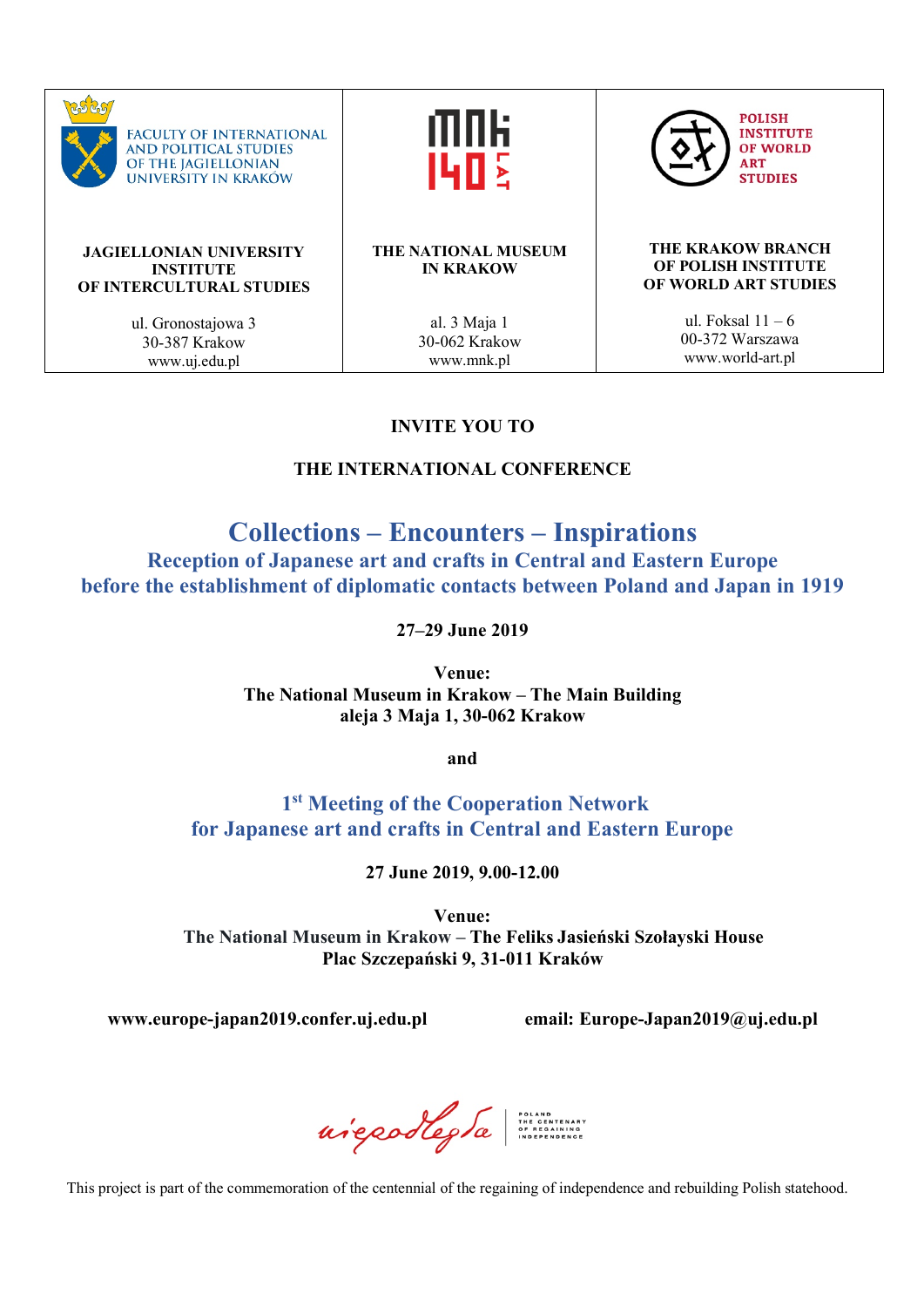## **CALL FOR PAPERS**

#### Dear Colleagues,

After a long period of non-existence, Poland reappeared on political maps of the world in 1918 and began to establish diplomatic relations with many countries, including Japan in 1919. It became an active partner in Central and Eastern Europe by making its contribution to the development of cultural relations in this region that are ongoing to this day. These were not entirely new activities, however, as before 1919 the inhabitants of Polish territories participated in cultural exchange in various fields (including art) by actively cooperating with collectors and artists from Europe and beyond. Some examples being the creation of the collections of Japanese art and crafts, and exchange of art-related experiences and ideas within Europe. Such collections not only helped to circulate the knowledge about Japan throughout Europe, but also inspired European artists in the process of creating their own works of art.

This conference commemorates the 100th anniversary of Poland's diplomatic relations with Japan. The primary objective of this project is to promote the inter-sector cooperation between universities, museums, associations, collectors and artists specialising in Japanese art and culture. Furthermore, the project aims to create a network for international cooperation among scholars exploring encounters between Japan and Central and Eastern Europe (from their first encounters until now), including collections of Japanese arts and crafts, the role of collectors and the reception of Japanese arts and crafts in Central and Eastern European countries. We have the pleasure to extend our invitation to all scholars who are interested in joining our project or taking part in our conference.

The Conference and the Meeting will be organised by the Institute of Intercultural Studies of the Jagiellonian University in Krakow, the National Museum in Krakow and Polish Institute of World Art Studies in Krakow and Warsaw. The venue of the meeting will be the National Museum in Krakow – the Feliks Jasieński Szołayski House, and the conference will be held in the Main Building (Gmach Główny) of the National Museum in Krakow, which hosts the famous portrait, "Lady with an Ermine" by Leonardo da Vinci. The Krakow Old Town, part of the former capital of Poland, was one of the first Polish sites added to the UNESCO World Heritage List. You are most welcome to join!

#### **Language of the conference:**

The primary language of the conference will be English.

#### **Submission and publication:**

The submission should be sent to: Europe-Japan2019@uj.edu.pl (email topic: Europe–Japan2019 submission). It should consist of abstract (500–700 characters) and short information about the participant (300 characters).

Each speaker will be given 30 minutes: the paper presentation (20 minutes) will be followed by a discussion (10 minutes). There will be sufficient time for discussion and personal contact during the conference as well.

As we are planning a post-conference publication, papers – to be considered - should be submitted by 15 August 2019 (length: 20.000 – 30.000 characters).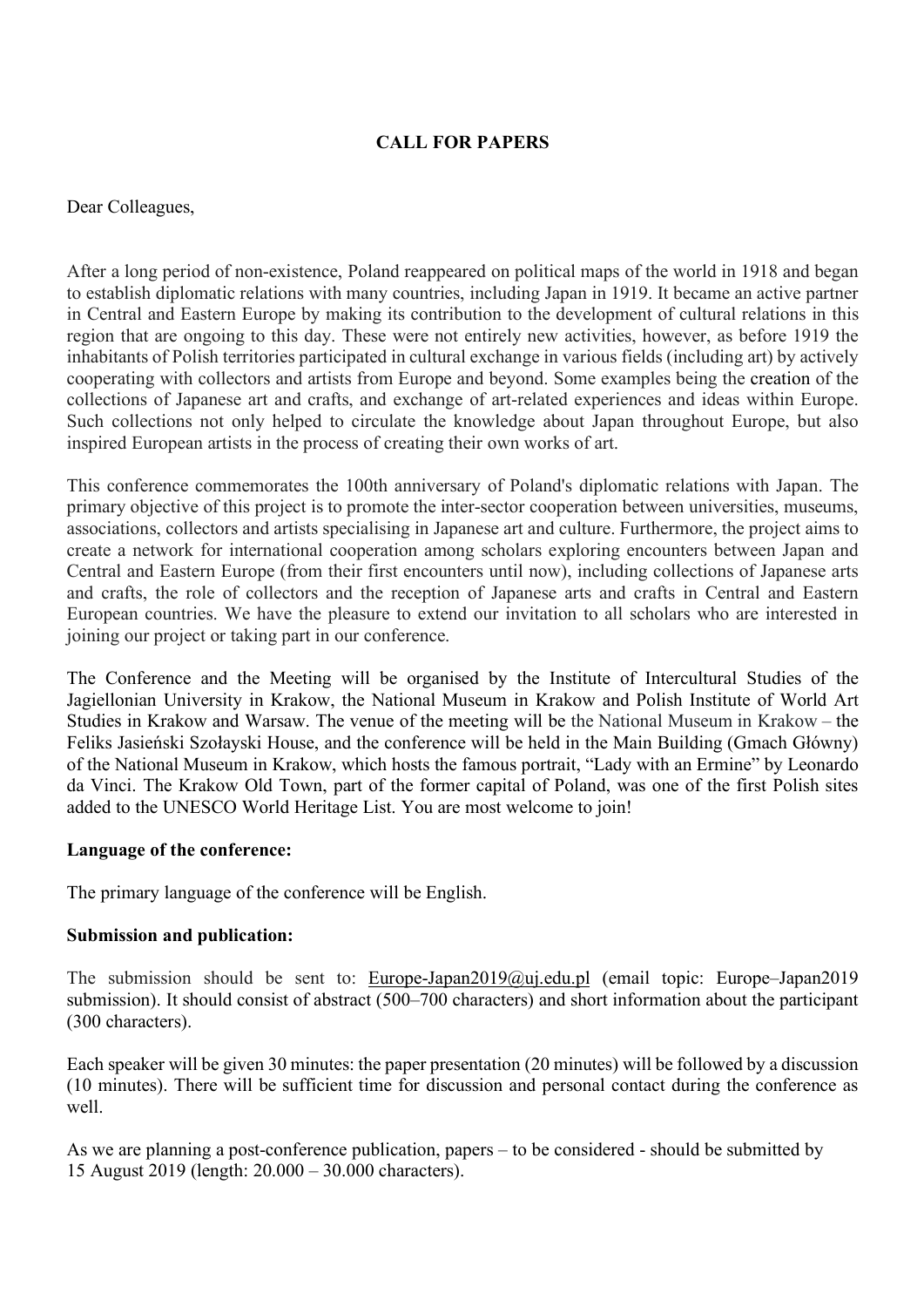## **Topics of interest:**

- Definition of art in Japan and Europe
- Definition of crafts in Japan and Europe
- Jesuits collections
- Nanban art in Central and Eastern European collections
- Emergence and development of Japanese art and craft collections in Central and Eastern European museums
- Emergence of private Japanese art and craft collections in Central and Eastern Europe
- Collectors and their role in cultural exchange
- Artists and artisans
- Exhibitions
- Arts and crafts as diplomatic gifts from Japan
- Associations and their role in cultural encounters between Central and Eastern Europe and Japan
- The role of journals and books in spreading knowledge about Japanese art in Central and Eastern Europe
- Libraries with book collections on Japanese arts and crafts
- Cultural encounters and their consequences for arts and crafts
- Inspirations of Japanese arts and crafts as seen from European and Japanese perspectives
- *Japonisme* in arts and crafts
- Art and national identity
- Differences and similarities in arts and crafts of Central and Eastern Europe influenced by Japanese culture, art and crafts
- Art education in Central and Eastern Europe under the influence of the encounters between Europe and Japan
- Digital sources on Japanese art and crafts

## **Registration:**

All participants and presenters must register for the conference.

We welcome participants in two categories:

- (1) Speakers who present their papers (conference fee)
- (2) General audience who participate without presenting a paper (no conference fee)

Conference fees are as below:

All participants except students: 260 PLN or 65 Euro. PhD students: 200 PLN or 50 Euro.

Registration deadline is 31 May 2019.

## **Important dates:**

Abstract submission: 30 April 2019 Acceptance decision: 15 May 2019 Registration deadline: 31 May 2019 Conference: 27–29 June 2019 Full paper submission: 15 August 2019